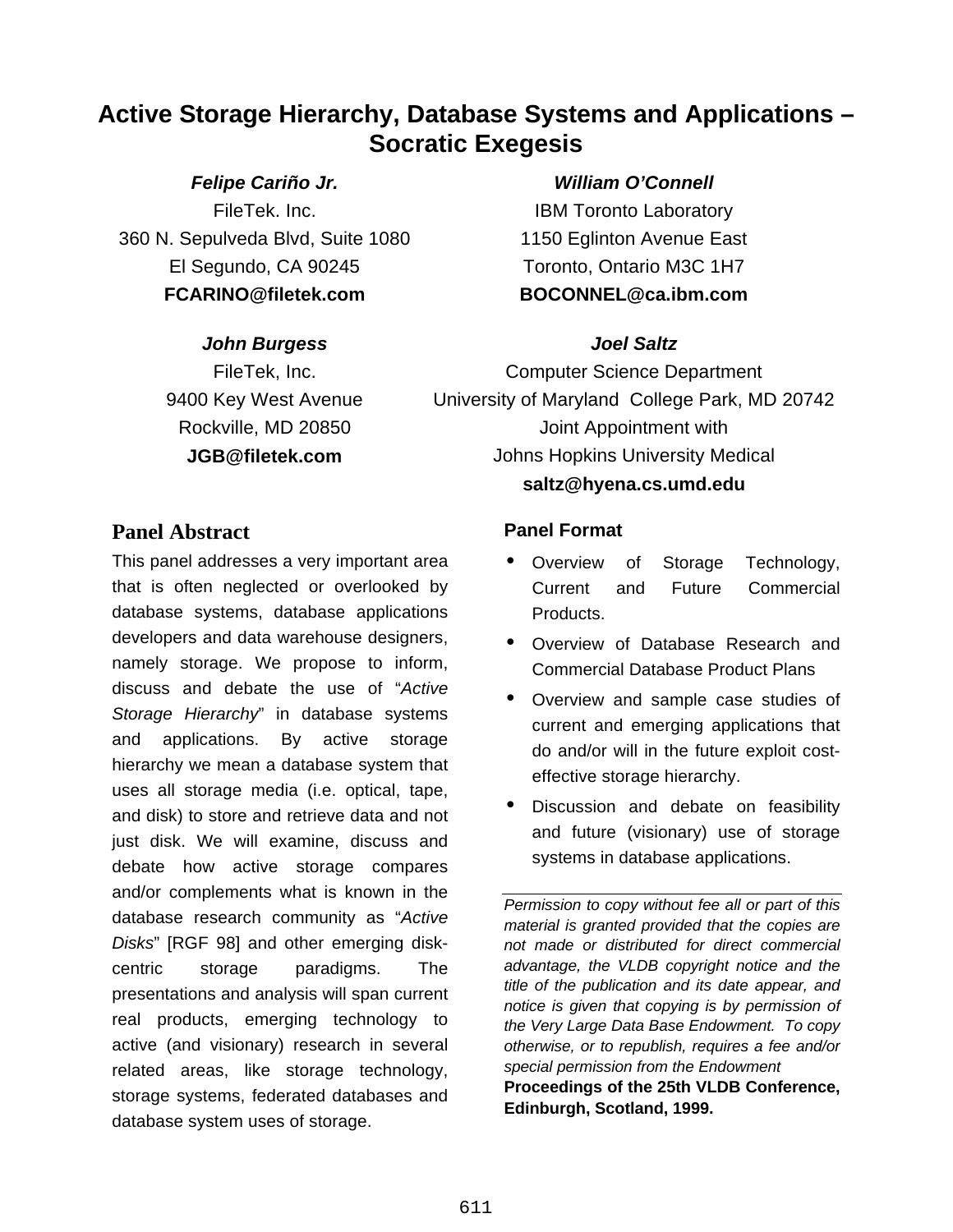## **Why This Panel?**

Figure 1 shows the storage hierarchy, capacity, performance and cost-benefit tradeoffs. The importance of storage cost and performance can be seen by projected future database applications sizes (see Table1). A panel discussion and debating point will be that even if visionary diskbased research and proposals [RGF 98] [UAS 99] [Gray 98] become reality and commercially viable, then projected disk storage costs may/will require the use of the complete active storage hierarchy (i.e. tape, optical, disk, and so on).

## **Enabling and Emerging Technologies**

There are several existing, evolving and emerging technologies (and products) that when combined and integrated will open the door to "new" uses and applications.

- 1. The first obvious one is storage itself. An exegesis of storage technologies (commercial or research work) will provide a foundation to discuss future storage uses. A key new storage evolution is the emergence and deployment of Storage Area Network (SAN) technology across enterprises. A major database challenge will be to integrate data sources and provide the same transparent access to data regardless where the data is stored. They can operate on SANs just like they operate on direct attached disks, so the question is will SANs enable new database architectures.
- 2. The second major panel item is how real commercial database systems currently exploit storage. StorHouse/Relational Manager (RM) [CB 99] approach (see Figure 2) is to store data on active storage and issue queries that retrieve data directly from data on all storage types. We will describe how the major database

vendors utilize what is commonly referred to as Hierarchical Storage Management (HSM).

- 3. The third major (large storage) technology enabler is the emergence and deployment of object/relational databases. As Table 1 shows these applications will require orders of magnitude more storage than current application utilize.
- 4. Federated databases systems (like DataJoiner) present another interesting opportunity or alternative to the StorHouse/RM direct approach. With respect to large applications that require cost-effective storage (again a discussion point), then federating data sources or moving inactive or large objects to lower-cost storage may be essential to deploy applications. The panel will discuss how federated data sources can exploit storage options.

## **Panel Discussion & Debating Points**

- 1. The panel will be informative in that we will get major storage vendors to come and/or share their product capabilities and future plans.
- 2. We plan to have the major database vendors represented or present their product plans in this area. Partisan and parochial interests and instincts of commercial vendors always makes for lively (informative) discussion.
- 3. The panel will also describe emerging federated, object/relational, legacy and atomic data applications that currently under-utilize storage options (another discussion and debate point).
- 4. Finally, leading academic researchers will provide their vision of the future.

## **Panelists**

Panel organizers plus industrial and researchers have been invited to participate.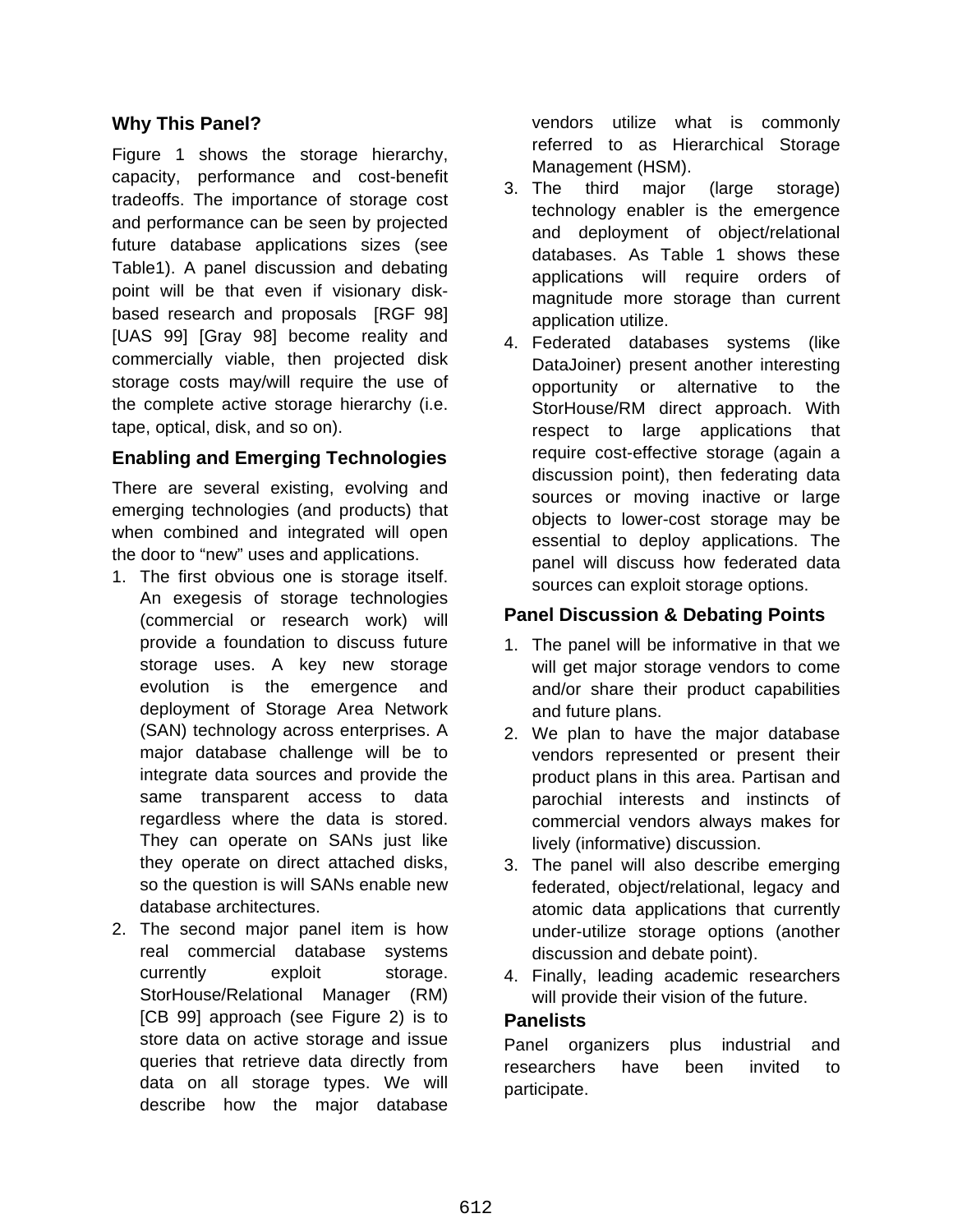

**Figure 1: Storage hierarchy - Capacity, Performance and Cost-benefit Tradeoffs**

| <b>Database Size</b>             | <b>Application</b>                          |
|----------------------------------|---------------------------------------------|
| Terabyte 10 <sup>12</sup> bytes  | <b>National Retail Point Sale Data</b>      |
| Petabyte 10 <sup>15</sup> bytes  | <b>Text and Images Product Descriptions</b> |
| Exabyte 10 <sup>18</sup> bytes   | <b>National Medical Insurance Records</b>   |
| Zettabyte 10 <sup>21</sup> bytes | <b>Spatial and Terrestrial Data</b>         |
| Yottabyte 10 <sup>24</sup> bytes | Large Video Archives                        |

# **Table 1: Database Sizes for Diverse Applications**